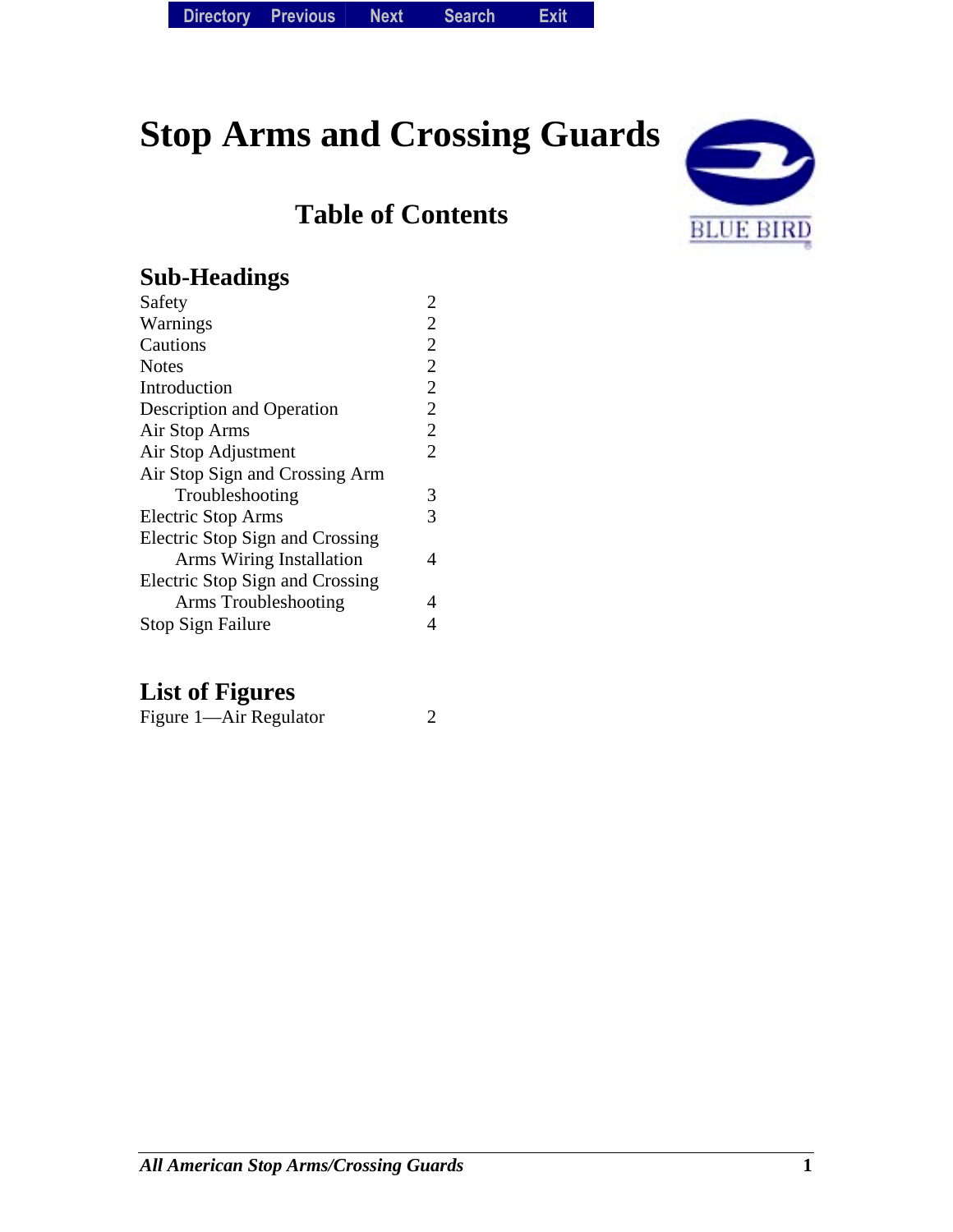**Directory Directory Previous** *Previous* **Next Search** *Search***Exit** *Exit*

# **Stop Arms and Cross Gaurds**

### **Safety**

The purpose of this safety summary is twofold. First, it is to help ensure the safety and health of persons performing service and maintenance on, or operation of, this Blue Bird product. Before performing any service, maintenance or operating procedure on this product, individuals should read and adhere to the applicable warnings, cautions and notes located throughout this Blue Bird manual.

# **Warnings**

Warnings apply to a procedure or practice that, if not correctly adhered to, could result in injury or death. Particular attention should be paid to sections of this manual where warnings appear.

# **Cautions**

Cautions apply to a procedure or practice that, if not correctly adhered to, could result in damage to or destruction of equipment.

# **Notes**

Notes are used to explain, clarify, or otherwise give additional insight for a given subject, product or procedure. Please note that on occasion, notes too may advise of potential safety issues.

# **Introduction**

Stop arm kits are sold as assemblies. There are various kits available to meet all state and federal specifications. The stop arms on your All American meet the specifications for your state.

## **Description and Operation**

The following information will provide the necessary procedures to keep stop arms properly maintained.

## **Air Stop Arms**

The manual switch activates an electric solenoid valve controlling the flow of air. As an option, the solenoid valve can be activated by the warning lamp system. This system works in conjunction with the air system on the chassis.

No preventive maintenance procedures are required with these systems. However, an occasional adjustment may be required. See the Air Stop Arm Adjustment section below for this procedure.



**Figure 1—Air Regulator** 

### **Air Stop Arm Adjustment**

Buses equipped with air stop arms may require air pressure adjustment to ensure proper opening and closing of the stop arm.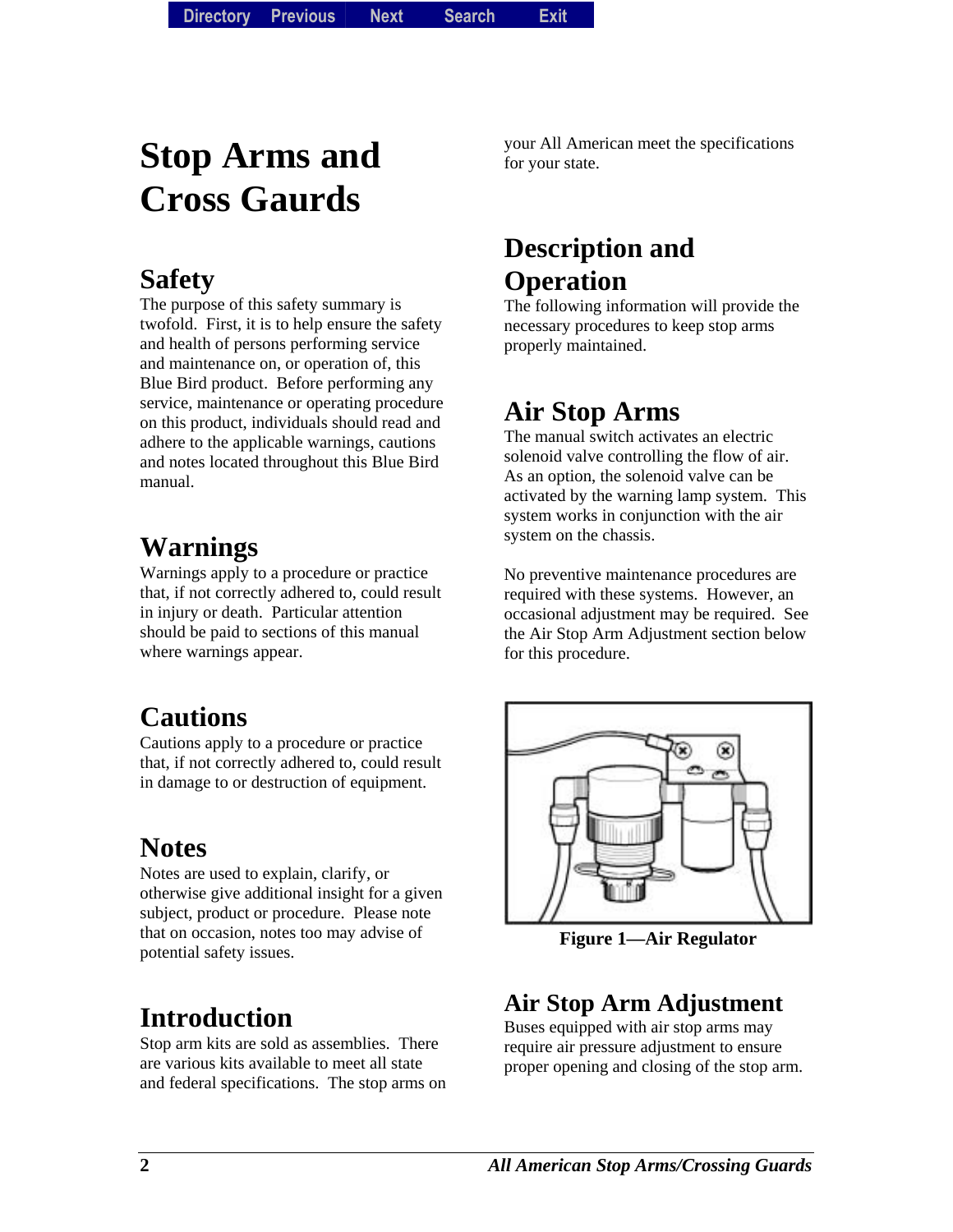The air regulator is accessible by opening the electrical panel door under the driver's window on the outside of the bus. **Figure 1—Air Regulator.** 

#### **To Regulate Air Pressure**

- 1. Remove wire-retaining clip below the regulator knob
- 2. Pull the red lock ring out
- 3. Turn the knob counterclockwise to decrease pressure.
- 4. Slowly increase pressure by turning the knob clockwise, until the stop arm hinge is approximately 90 degrees.
- 5. Re-lock the knob by pushing in the red lock ring.
- 6. Re-install the wire-retaining clip.

#### **Caution**

*The stop sign must extend if equipped with lights. The lights must be operating any time the red lights of the warning light system are flashing.* 

#### **For Unique State-Designed Warning Light/Stop Arm Systems**

These systems permit the stop arm to be withdrawn while warning lights are in operation. In such situations, an audible alarm sounds to alert the driver of the condition.

### **Air Stop Sign and Crossing Arm Troubleshooting**

#### **Caution**

*Pressure should not exceed 12 pounds. Excessive pressure may cause damage to both the solenoid and the diaphragm.* 

If the signs won't open to 90 degrees, check the following areas.

#### **Note**

*Check solenoid valves under pressure while activation of the electric solenoid is taking place*.

- 1. Faulty diaphragm.
- 2. Faulty solenoid valve.
- 3. Air pressure regulator. Air pressure regulator must precede the solenoid to prevent damage to the solenoid or to the diaphragm.
- 4. System leak. Check to ensure air pressure supplied to the solenoid valve or the diaphragm is equal to 10 to 12 lbs.
- 5. Loose fasteners.

### **Electric Stop Arms**

The manual switch activates the control relay of the stop arm. Optionally, the stop arm may be activated by the warning lamp system.

For **monthly** preventive maintenance procedures, perform the following.

- 1. Apply oil to the dual-action breakaway hinge at four (4) pivot points with a high performance, penetrating lubricant. Tri-Flow™ (DuPont) with Teflon is recommended.
- 2. Verify that breakaway portion of hinge is free and movable.
- 3. Check all fasteners for tightness.

For **quarterly** preventive maintenance procedures, perform the following.

- 1. Remove front and rear covers of base.
- 2. Check internal fasteners for tightness. Tighten if needed.
- 3. Replace front and rear covers of base.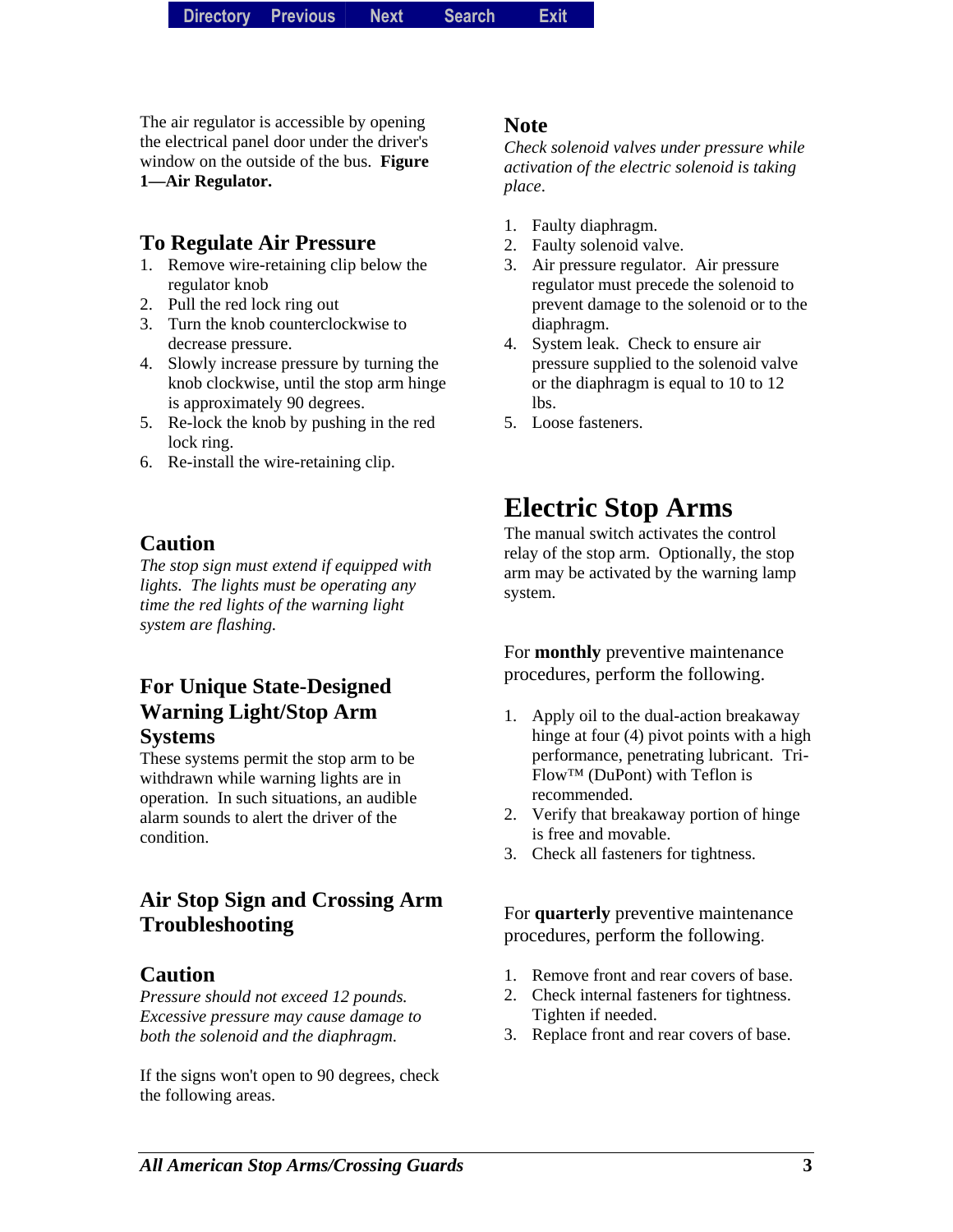### **Electric Stop Sign and Crossing Arms Wiring Installation**

#### *Example 1*

#### **Note**

*The Blue wire activates and de-activates the stop sign.* 

- 1. **Dark Blue** to a switched 12V terminal.
- 2. **Red** to a constant 12V terminal.
- 3. **Green** to a proper Ground.

#### *Example 2*

#### **Note**

*The Green wire or the Ground activates and de-activates the stop sign or crossing arm.* 

- 1. **Dark Blue** and **Red** to a constant 12V terminal.
- 2. **Green** to a grounded switched terminal.

### **Electric Stop Sign and Crossing Arms Troubleshooting**

A major feature of the electric stop signs and crossing arms is all of the assemblies are in the base. The electric stop sign troubleshooting can be done first.

Determine that the proper wiring installation has been performed.

#### **Note**

*Ensure that 12V and Ground are available where required.* 

- 1. Remove the rear cover of base.
- 2. Remove the **Red** wire from the relay (wires wired to terminal on motor).
- 3. Remove **Red** wire from the limit switch.
- 4. Replace the **Red** wire on the limit switch with the **Red** wire from the motor.
- 5. Ground the motor terminal **Black** wire with a battery charger or any other 12V source.
- 6. Attach the positive 12V wire to the **Red** wire terminal on the motor. The motor should begin to activate and run continuously until you remove the **Red** wire.
- 7. Attach a voltmeter to the 12V positive post of a battery charger.
- 8. Identify the **Black** and **Light Blue** wires on the limit switch at the motor base.
- 9. Identify the 12V positive post. Select either the **Black** or the **Light Blue**  terminal.
- 10. Attach the voltmeter to the wire of the limit switch.

#### **Note**

*If the motor runs, proceed until the CAM circles and de-activates the limit switch, causing the motor to stop.* 

- 11. Switch terminals with the limit switch to either the **Black** or the **Light Blue**, depending on where you started.
- 12. The motor should begin to run until the CAM positions itself to de-activate the limit switch.

#### **Note**

*If both points operate the motor, then the limit switch, CAM and motor assembly are functioning.* 

*Verify proper wiring installation, as identified in Steps 1 through 12 above. If problem exists after verifying proper wiring installation, then the problem is the relay. In such case, replace the relay.* 

### **Stop Sign Failure**

If the lights do not function, perform the following checks.

1. Check to ensure that the light bulb is working.